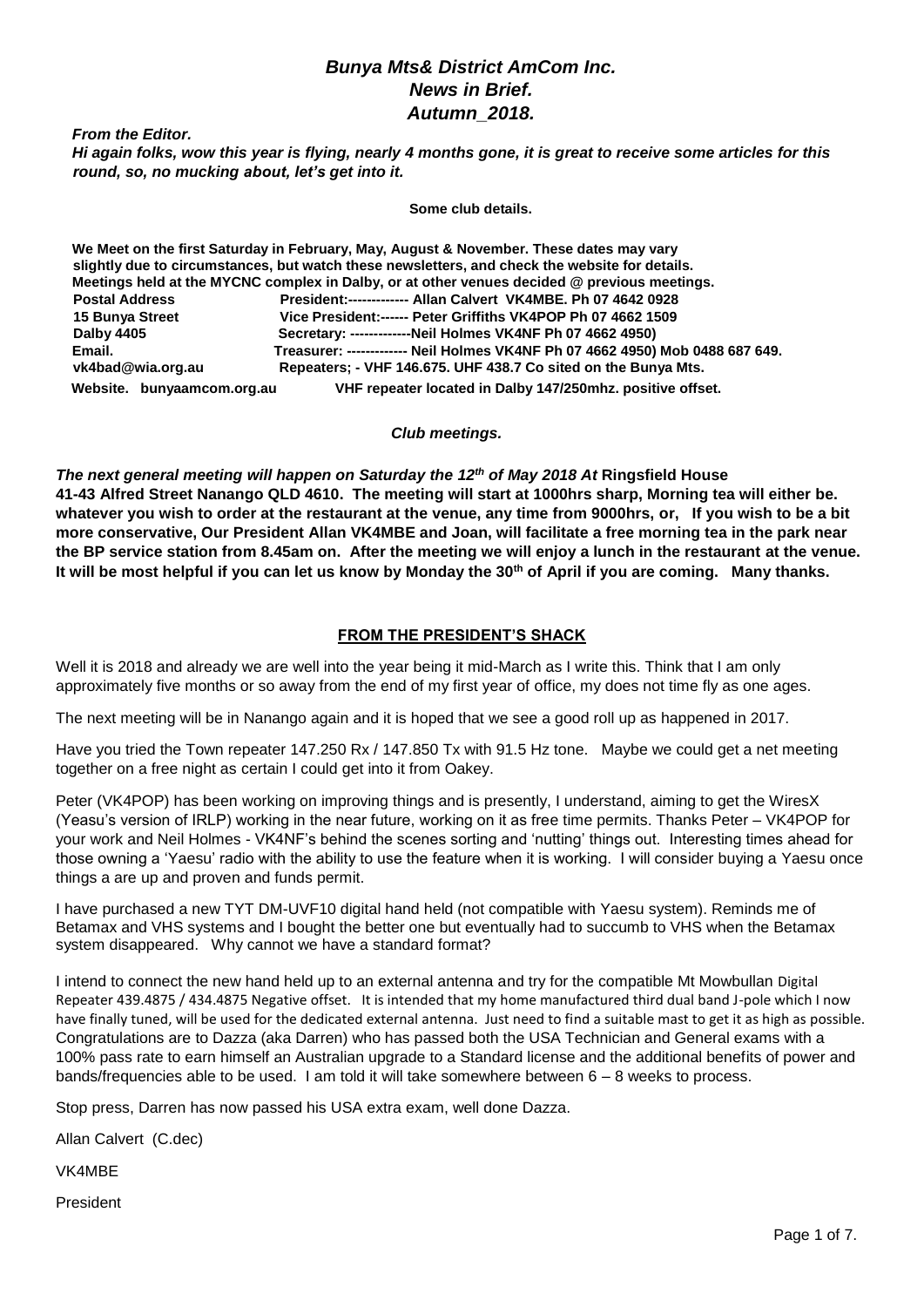#### **Some more exam questions.**

- 1. The three terminals on a transistor are called. A. Base. Drain. Emitter. B. Anode. Base. Cathode C. grid. Collector. Base. D. Collector. Base Emitter
- 2. The formula to work out the Wattage of a load when you only know the Voltage and the resistance is. A.  $W = ER.$  B.  $W = R$  Squared X E. C.  $W = E$  squared D  $W = R X 100 + E$  squared.

#### **R** R **Answers later in the news. hope U R correct.**

I was reading an article a while back about borrowing money to purchase a car, Interesting to note, having to repay money on something that has such a high depreciation level. And my attention was drawn to the bible reference, Proverbs 22 verse 7. Quote: - The rich rule over the poor, and the borrower is slave to the lender. Unquote. Maybe that is why the banks make such huge profits. ED.

# CALENDAR FOR NOEL'S NUTTY CAMPS.

# **Please contact Noel via Email or his web site shown here, for more info.**

# **Email:vk4nlnoel@gmail.com**

**<http://vk4nl3.wix.com/noelsnuttycampers>**

The next Tagalong is happening in July to coordinate with Christmas in July, for more details, and to book in for this event, contact Noel via the above contacts. The nutty cruisers are off again, in January 2019 for a 10-day float to Vanuatu and islands. The cruise leaves Brisbane on the 10<sup>th</sup> of January and returns on the 20<sup>th</sup> If you were wanting to go, if U R quick, you might get in but don't muck about. There are two families going from the western downs, so it all sounds good.

#### oooOOOooo

## *Update on the club's repeaters.*

**A few things in the plans here, these will be discussed further at the club meeting.**



.

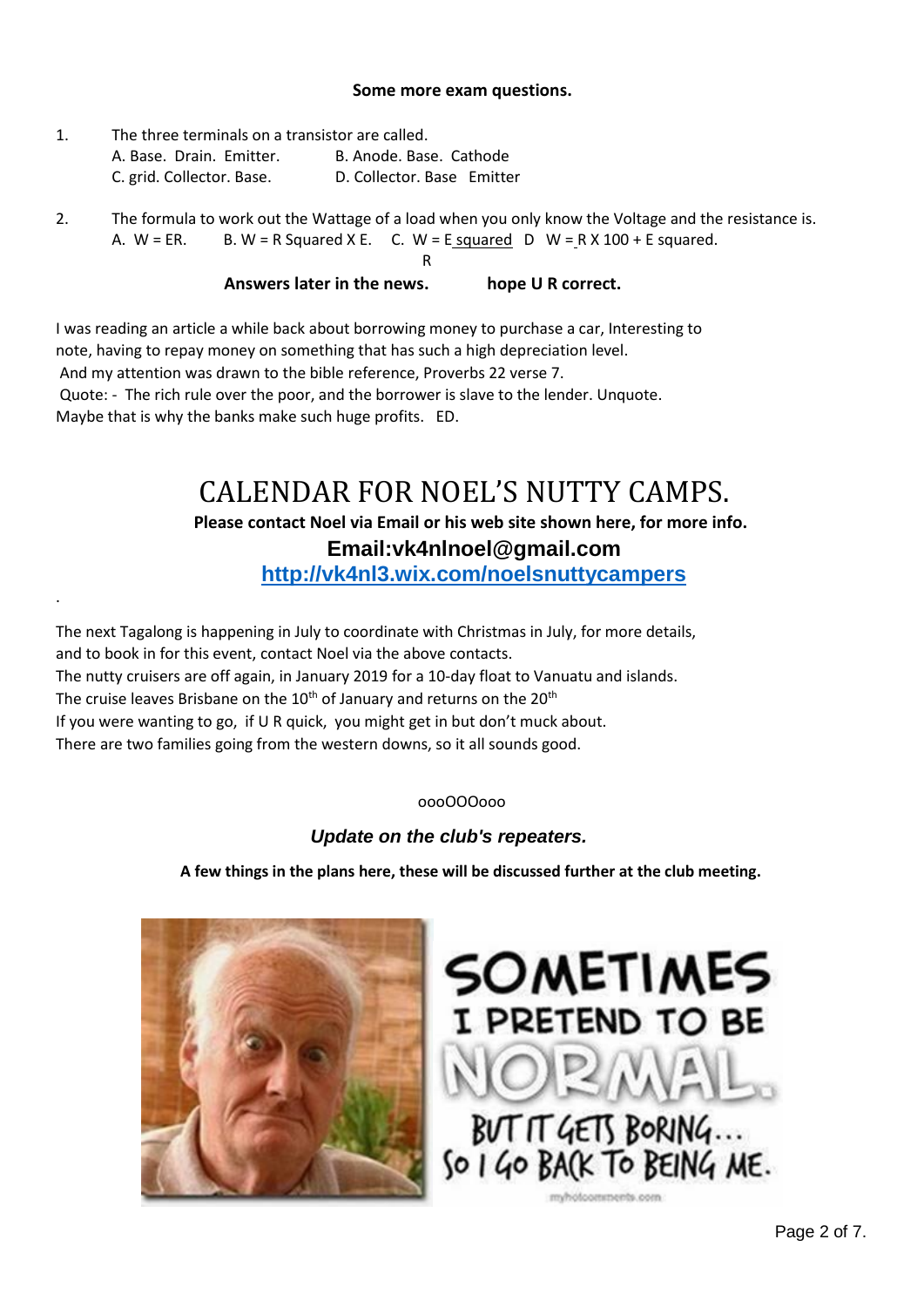# Making your own Soldering Station

Article and photos by Tess Luckman (VK4TES)

Recently I wanted to work on some electronics projects using a microcontroller that I had been toying with for a few years but, never actually got around to using it. Sitting down at my hastily built iron stand I quickly determined that I needed to upgrade this well worn out relic from years gone by. Holding small wires and even smaller components in your fingers while you heat them up to I point that you can't hold on to them any more just didn't seem to be the fun as it used to be. Fired up and ready to go I made myself a list of features that I wanted to incorporate into the design and off I went.

First on the list was a way to support the iron and prevent it rolling off the work bench when put down. This was simply created from a piece of 42 x 19 mm pine with a semi-circular hole drilled in it before cutting the wood to length. This supports the handle but, for the tip end, this would obviously need to be something heat resistant as I didn't want to make a wood burner. I used an old metal bracket that I had salvaged from a project, thinking that I could use it one day. This bracket was already the perfect size and shape and could easily be screwed into my plywood base. The handle rest was also attached with wood screws from underneath the base to secure it well, once I had determined the optimal location.



Solder was next on my list of things to mount. I cheated a little here as I had already made this roll holder in my previous stand, but I needed to modify it a little to suit my new (and improved) design.



The last one I felt was too low and often got in the way. I didn't want to totally redo the design, so I simply added an extra bit of the scrap pine I had to the underside of the vertical piece I had. I also fashioned up a solder strand holder. This makes it easier to pull solder off the roll when you have your hand full of other items. The extra-long screw there can be slid out to allow the solder roll to be removed and replaced on the short length of conduit I'm using as a spindle.

When soldering I always find that I want a tool that you never seem to have with you (or is that just me?). I made a very simple tool caddy design using 3mm ply and pine blocks as I change what tools I need from time to time I didn't want to make this too purpose built. Instead I made it rather generic so that different tools like files for cleaning joints, little screwdrivers, cutters, pliers, tweezers and the like could be placed here but changed without the need to re-do the hole sizing.

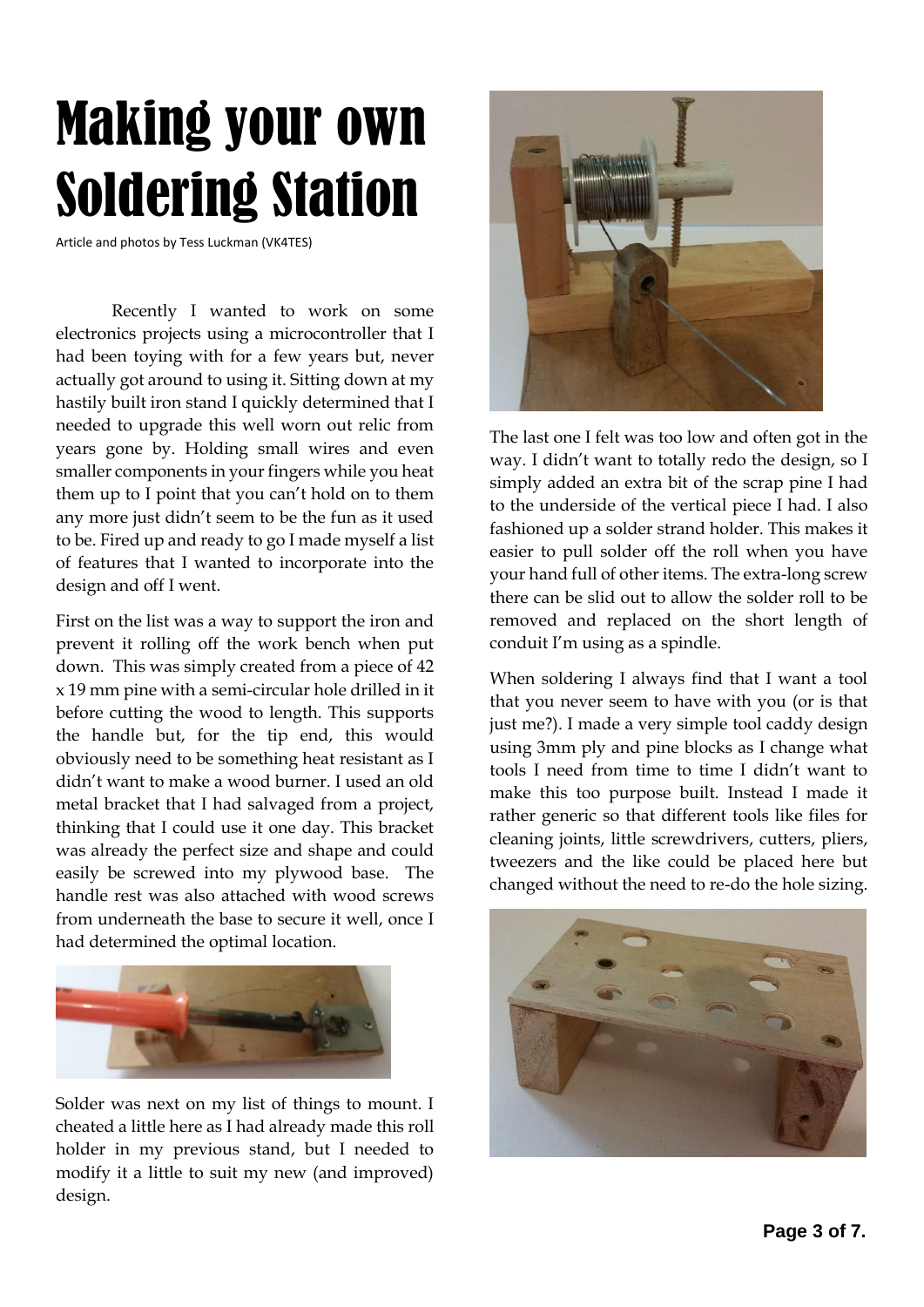Now I wanted some way to hold onto the items that I needed to solder instead of using my fingers. A design that I've seen used over and over again from my Model making days, is a wooden peg screwed from the top into a piece of wood as shown.

The peg can be get it at the right project and generally having your peg above the work



surface is usually high enough for most projects. I ended up mounting three (3) of these peg clams to the board.

Time to assemble everything together. I attached everything to my plywood base board with screws from underneath, this way if one item breaks or I come up with a new design I could swap that one item out without having to redo the entire project.



Once assembled I also decided that I should add a thin piece of wood between the pegs on the left. As I don't have a dedicated location for my soldering projects, I often will move this stand around and when soldering very small components, having that extra piece of wood there helps prevent items from falling off during transport from place to place.



I could have stopped here and I would have had a very functional homemade soldering workstation but, I don't know about you but I find that with

each passing year I find it harder and harder to see small parts without good lighting. Now most rooms have the ceiling lights in the middle of the room and unless you are going to use your kitchen table set up directly under the light, most locations you are casting a shadow on your work area. I wanted a good work light to help me ... well, see!

There are 240Volt work lights out there and if you like to shop online you can get them at half the price of a retail outlet but as I'm on a very tight budget and like the challenge of building things myself, I set about making my own.

Searching through my junk draws I came across some cool white LED strip lighting. This is great for illuminating a large area with a reasonable amount of light, like camping but, I wanted something intense and quite focused. This type of strip lighting can be cut at regular intervals of 3 LED and still be connected to 12 Volts DC without the need to make any further modifications. Now 3 LED's wasn't going to be enough light output so after some rough calculations of light output, estimated power consumption and a suitable footprint I decided upon a array of  $9 \times 9$  LED's



Using some old 4mm bracing ply I had, I made a frame to mount these strips on, in nine (9) neat rows. Removing the pre-attached silicon from the ends of the strips to expose the copper track I soldered jumper wires to each of the negative terminals down one side and positive down the other. While there is access to both the positive and negative terminals at each end I decided that having all the wires at the same end made it too crowded and increased the chance of shorting the terminals together so, that is why I opted for the method I did.

Next I devised a method of positioning the light over the work area using the same design as most adjustable lamps would. This method also helps keep the centre of gravity over the base, preventing it from toppling over. **Page 4 of 7.**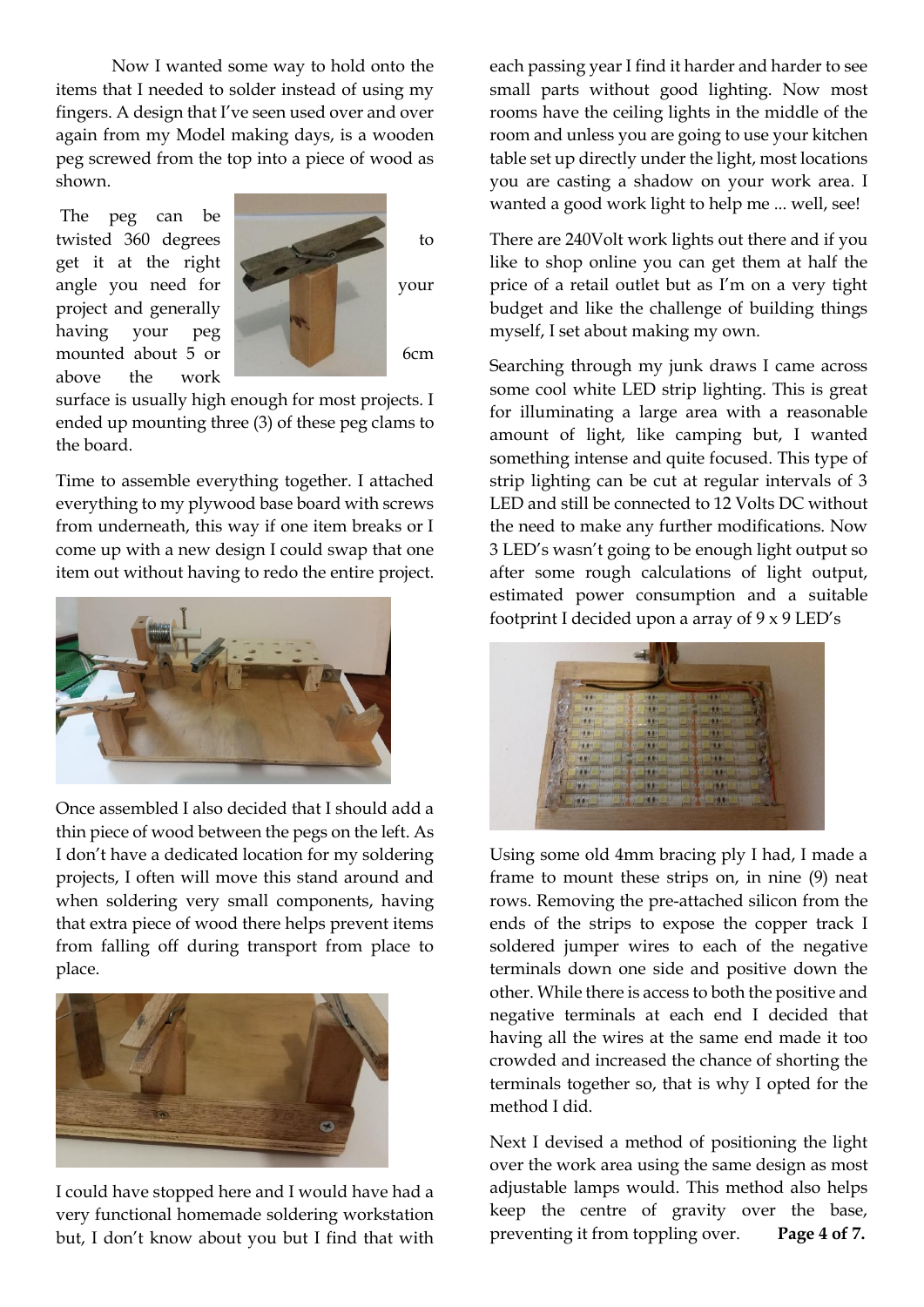

Now for those of you who were paying attention you may have noticed that there are 3 wires coming from the LED's but I only said that I wire Negative down one side and positive down the other, where did the third wire come from? In my initial idea I thought it would be a good idea to have the ability to increase or decrease the amount of light that the lamp displays. So, I wired them in 2 groups.

Group 1 has row 1, 5 & 9 connected and group 2 has rows 2,3,4, and 6,7,8 connected together. My plan was to be able to have a switch arrangement that would go group 1 alone (Low light) ; group 2 alone (Medium Light) and then FULL which would be group 1 and 2 on at the same time. While this is still an option the reality is I do not now see the need for this changeability. In practice I only have it on FULL or not at all. The LED's do generate a little bit of heat but not much. I ran it for 4 hours continuously and the LED's were no hotter than they were 60 seconds after starting so overheating isn't an issue.

Now here you can see the finished results. The photos shown here are taken on a quite dark and rainy day, they are taken inside and without the use of the flash on the camera.



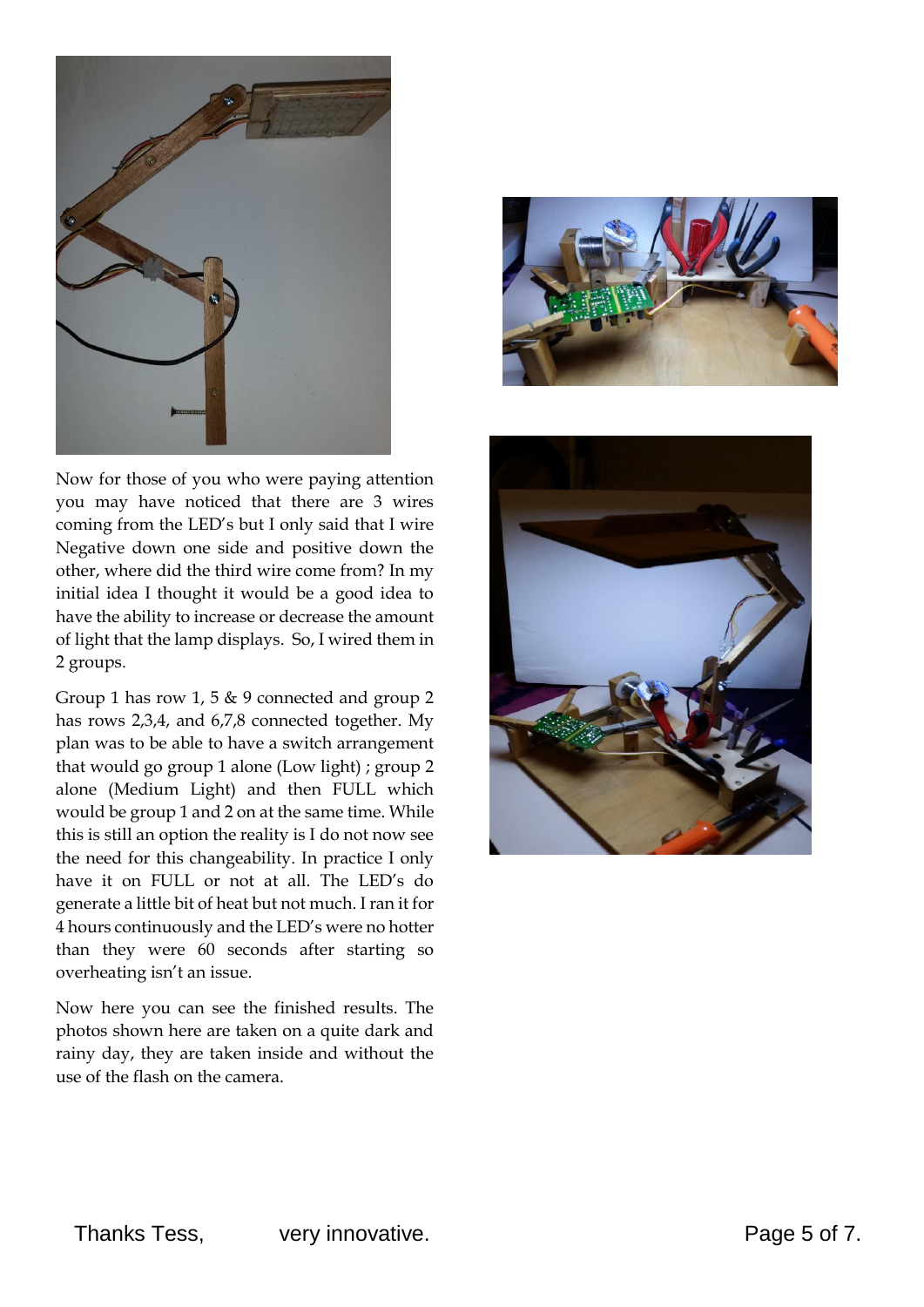# **Fundraising.**

**Yes, we continue our fundraising sausage sizzles on a Saturday morning, the next event will be this Saturday the 28th of April. Many thanks to those who continue to step up to the plate and volunteer for this important club activity.**

### **oooOOOooo**

**Members of the Darling Downs Radio club came out in force to participate in this year's John Moyles field day contest. Below are a couple of pics from this event that was held** 



I like that lounge chair. ED.

For the latest on licence courses and exams, over to John VK4TJ. Congratulations are in order, for the following.

Mark Appo Stanthorpe USA Extra. Jacquie Uzzell Roma USA Extra. Darren Campbell Dalby USA Extra

Wayne Anderson Withcott USA General. George Corney Toowoomba USA Technician Matt Hesse Brisbane USA General

Thankyou John for the update, well there you have it, if you know of anyone who is keen to obtain, an amateur licence, and the big challenge to all Foundation and Standard licence holders, brush up on your theory and upgrade to either Standard or advanced. Contact John, VK4TJ, best done via Email, [vk4tj@hotmail.com](mailto:vk4tj@hotmail.com) 

# **Some of the Netts happening around the district.**

**Monday evenings. 1930hrs 2mt repeater VK4RET 146.675mhz 91.5tone. Tech nett Wednesday night. 1930hrs 2mt repeater VK4RET 146.675mhz 91.5 tone 2mt nett. Thursday night 1930hrs repeaters VK4REG, VK4RTQ. Scrub Turkey nett. Saturday night 1930hrs 3.650mhz LSB. Darling Downs radio club 80mt nett Sunday night 1930hrs 3.650mhz LSB Bunya Mts & District AmCom 80mt nett. It would be great if all joined in to some of these netts occasionally Page 6 of 7.**